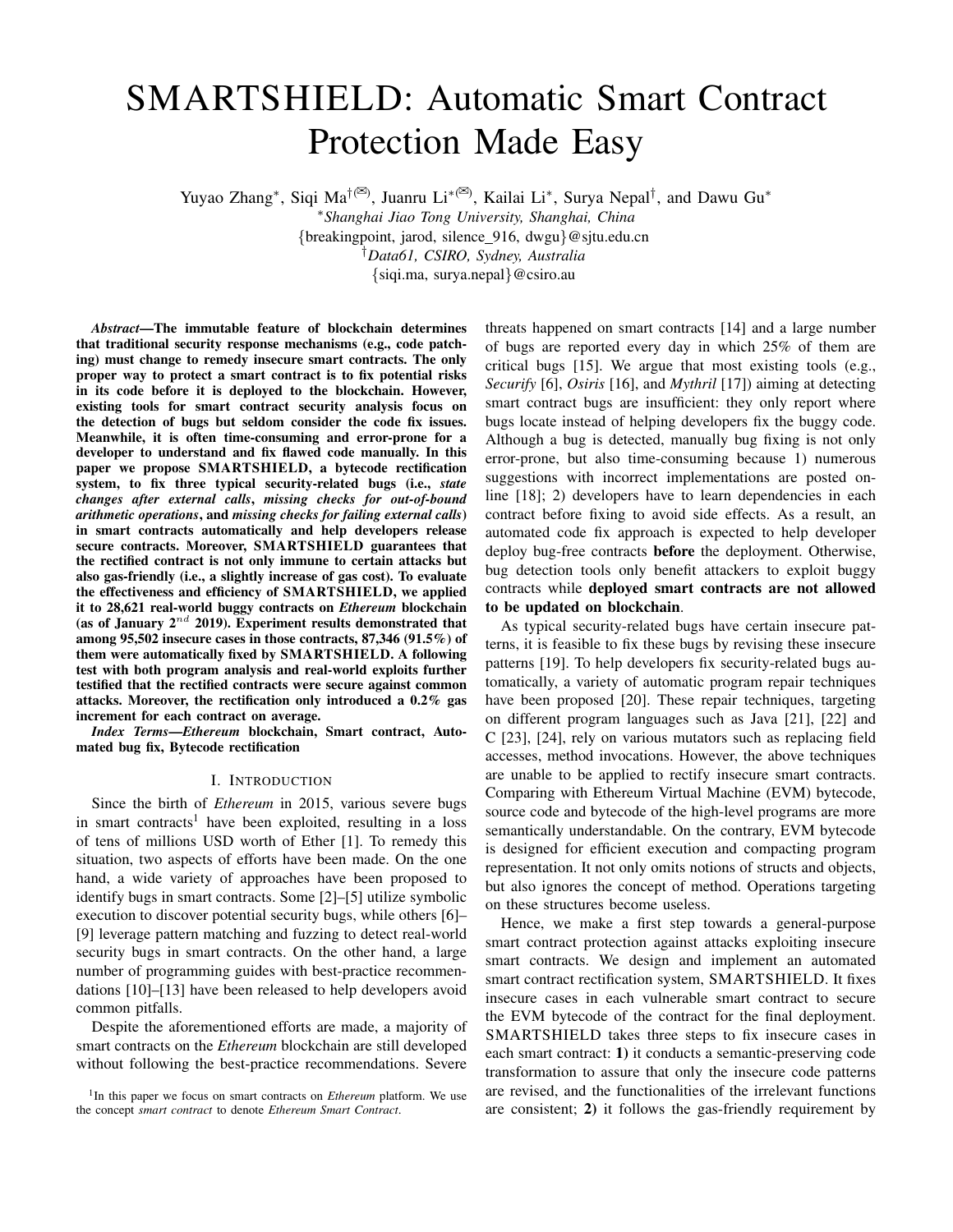adopting heuristics to optimize gas consumption<sup>2</sup> and thus the increments of gas consumption are restricted to an acceptable level; 3) it recognizes a particular insecure case whose fix may lead to side effects and sends its rectification suggestion back to developers, which help them rectify contracts as well as improve the code quality.

To evaluate SMARTSHIELD, we first built a dataset with labeled insecure cases. We collected 28,621 contracts with insecure code from 2,214,409 real-world smart contracts (from the *Ethereum Mainnet*, ETH). In total, these insecure contracts contains 95,502 insecure cases. Then, we utilized SMART-SHIELD to fix the insecure cases. 87,346 (91.5%) insecure cases were fixed and the secure version of 25,060 (87.6%) contracts were generated. To testify whether these rectified contracts are secure, we simulate the attacker with both program analysis tools and real world exploits. We leveraged three state-of-the-art smart contract vulnerability detection tools (i.e., *Securify* [6], *Osiris* [16], and *Mythril* [17]) to find bugs in the rectified contracts, and replayed 55 exploits that had caused serious impacts against existing contracts. The results showed that contracts rectified by SMARTSHIELD were bug-free and thwart all exploits. We also replayed historical transactions to validate the normal functionalities in the rectified contracts, and found only 60 (0.24%) rectified contracts encountered execution inconsistency Additionally, the historical transaction replay demonstrated that the increment of gas consumption was only 0.2% on average for each rectified contract. Our experimental results indicated that SMARTSHIELD is effective and efficient in protecting diverse real-world insecure contracts.

#### II. MOTIVATION

Targeting on smart contracts, we observe that a large portion of insecure cases containing common patterns. It indicates that these bugs can be identified and fixed through a unified approach. In the following, we first discuss three representative security-related bugs in smart contracts and summarize their insecure code patterns. Then, we present a smart contract rectification approach, which generates secure EVM bytecode by fixing these bugs. Through the rectification approach, insecure contracts are automatically rectified before their deployment even though the insecure cases are mistakenly introduced by developers. The security level of the entire ecosystem is significantly improved.

## *A. Insecure Code Patterns in Smart Contracts*

In this paper, we discuss three typical insecure code patterns: *state changes after external calls*, *missing checks for out-of-bound arithmetic operations*, and *missing checks for failing external calls*. According to both security requirements outlined in official *Solidity* document [10] and other proposed best practices of smart contracts [11]–[13], these patterns are the most critical security risks to smart contracts consistently. We present the details below.

State Changes after External Calls. This insecure code pattern indicates the scenario that a state variable (i.e., a variable stored in the storage) is updated after an external function call. It may result in a re-entrancy bug under particular circumstances. Actually, one of the most notorious attacks, the *DAO* attack, occurred on June 18th, 2016 and led to the hard fork of the *Ethereum* blockchain, exactly exploited such insecure code in the *DAO* contract [25].



Fig. 1: An example of state changes after external calls

In Figure 1, we give a concrete example of *state changes after external calls*. The user is allowed to withdraw funds by calling function *withdrawBalance* declared from line 3 to line 8, in which function *call.value(.)* at line 6 calls a function in another contract. Suppose that an attacker uses a malicious contract to call function *withdrawBalance* declared in an insecure contract, it calls back to the malicious contract by executing function *call.value(.)* at line 6. Simultaneously, the insecure contract hands over control to the malicious contract as well as sending *Ether*. Because the control is handed over, the insecure contract then waits until the external call returns. Although *Ether* has been sent to the malicious contract, the state variable *userBalances* at line 7 is not updated yet. Therefore, the malicious contract can bypass the validity check declared at line 4 and launch the re-entrancy attack to ask for fund withdrawal again.

|     | uint public lockTime = $now + 1 weeks$ ;                |
|-----|---------------------------------------------------------|
| l 2 | address public user;                                    |
| ıз  |                                                         |
| 4   | function increaseLockTime(uint timeToIncrease) public { |
| l 5 | $require(msg.sender == user);$                          |
| 6   | require(lockTime + timeToIncrease >= lockTime);         |
|     | lockTime += timeToIncrease:                             |
| я   |                                                         |
| 9   |                                                         |
|     | 10 function withdrawFunds() public {                    |
| 11  | require(now > lockTime);                                |
| 12  | user.transfer(address(this).balance);                   |
|     |                                                         |

Fig. 2: An example of missing checks for out-of-bound arithmetic operations

Missing Checks for Out-of-Bound Arithmetic Operations. This insecure code pattern depicts the scenario that an arithmetic statement is operated without checking the data validity in advance. If an out-of-bound result is produced by the arithmetic operation, an arithmetic bug, such as integer overflow and underflow, will be caused. In 2018, an integer overflow bug has affected more than a dozen of ERC20

<sup>2</sup>*Gas* indicates the fee that needs to be paid to the *Ethereum* network in order to conduct a transaction or execute a smart contract.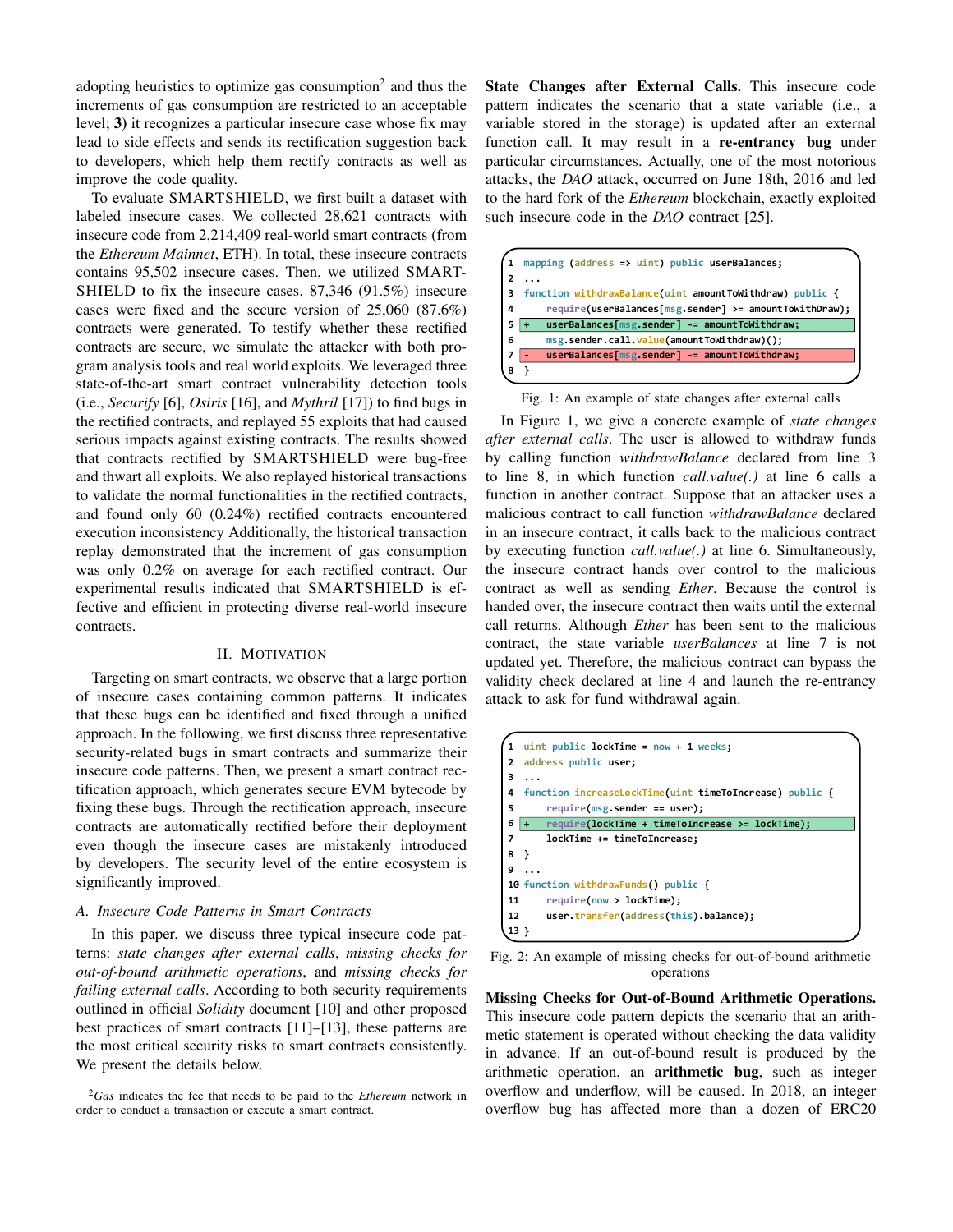contracts and directly led to withdrawal and trading suspension of BeautyChain (BEC) token [26].

The sample code containing a *missing checks for out-ofbound arithmetic operations* pattern is shown in Figure 2. According to the statement at line 11 in function *withdraw-Funds*, user's fund is locked for a week before it can be withdrawn. Optionally, the lock time (i.e., the unsigned integer variable *lockTime*) can also be increased by calling function *increaseLockTime*. However, the time increment relies on the parameter *timeToIncrease*, which is given by a user. A malicious user can provide a large number for the addition operation to produce an overflow at line 7, and bypass the statement of time check at line 11.

Missing Checks for Failing External Calls. This insecure pattern specifies that the return value is not being checked after calling a function in an external contract or after sending *Ethers*. If the contract invokes an function in another contract by using a low-level operation (e.g., *call*, *send*), instead of a high-level *transfer*. Exceptions thrown by the callee contract cannot be propagated to the caller contract. Instead, a boolean value — *false* is returned. If the caller contract does not check the return value, an unchecked return value bug may be caused.

|   | bool public payedOut = false;               |
|---|---------------------------------------------|
| 2 | address public winner:                      |
| 3 | uint public bonus;                          |
| 4 |                                             |
| 5 | function sendToWinner() public {            |
| 6 | require(!payedOut && msg.sender == winner); |
|   |                                             |
| 7 | msg.sender.send(bonus);                     |
| 8 | require(msg.sender.send(bonus));            |
| 9 | $pavedOut = true;$                          |

Fig. 3: An example of missing checks for failing external calls

In the contract listed in Figure 3, the *sendToWinner* function is used for winners to claim bonus. The contract sets the state of payment (*payedOut*) as *true* at line 9 after the execution of sending bonus by default, although the operation *send(.)* at line 7 may return false. However, the contract still sets *payedOut* as true even the bonus is failed to be sent to the winner. As a result, this contract can never send the bonus afterwards.

## *B. Automatic Rectification*

We argue that insecure code patterns mentioned in Section II-A can be revised through certain code analysis and code transformation. To implement this target and thus protect smart contracts against corresponding attacks, we propose an approach to automatically rectify insecure smart contracts, which generates correct and optimized contract bytecode.

*1) Insecure Pattern Revise:* Following the best practice of checks-effects-interactions [27], we revise the three insecure code patterns as below.

State Changes after External Calls. The insecure pattern, *state changes after external calls*, is caused by an incorrect execution sequence of *state change* and *external call*. It can be revised by moving all state changes to the front of an external function call. Consider the example in Figure 1, the insecure code can be fixed by moving the statement of the state change at line 7 to the front of the statement of the external function call at line 6.

Missing Checks for Out-of-Bound Arithmetic Operations. The insecure pattern of *missing checks for out-of-bound arithmetic operations* can be resolved by inserting a boundary check to an arithmetic operation. A concrete example in Figure 2 at line 6 demonstrates how to check such out-ofbound exception. As each type of the integer variables in *Solidity* [28] is restricted in a certain range, the insecure pattern are revised by inserting a validity check before the arithmetic operation at line 7 to examine whether the result is out of range.

Missing Checks for Failing External Calls. To address *missing checks for failing external calls*, a validity check must be provided to guard the return of a function call that invokes a function in an external contract. In Figure 3, the risk is mitigated by inserting a validity check at line 7 after the external function invoking.

*2) Bytecode Generating:* According to the revise suggestions for insecure patterns, SMARTSHIELD applies the following techniques to generate rectified smart contracts.

Bytecode-Level Program Analysis. Different from natural languages, the semantic information at the bytecode level is unified. To obtain the semantic information, a bytecode-level program analysis (refer to Definition III-A) is required. Such semantic information is necessary for further code transformation and secure bytecode generation (Section III-A).

Semantic-Preserving Code Transformation. To guarantee that the insecure code fix does not affect other original functionalities, our rectification applies a semantic-preserving transformation technique to compile each insecure contract to a secure bytecode version. Based on the extracted bytecodelevel semantic information, the semantic-preserving transformation proves that only the insecure code snippet is adjusted and functionalities irrelevant to the insecure case are not affected (Section III-B).

Gas Optimization. An important feature of the smart contract is that each instruction consumes a certain amount of *gas* during the contract execution. Deploying a contract costs 200 units of gas per byte [29]. Hence, we should avoid unnecessary instructions while generating bytecode. To implement a gas-friendly bytecode generation, our rectification introduces several optimization policies to guarantee a minimum gas consumption during the contract execution (Section III-B).

## III. SMARTSHIELD

In this section, we introduce our automated smart contract rectification system, SMARTSHIELD, in detail. Designed to automatically fix insecure cases with typical insecure code patterns in smart contracts, SMARTSHIELD takes a smart contract as input and outputs a secure EVM bytecode without any of the three insecure code patterns (i.e., *state changes*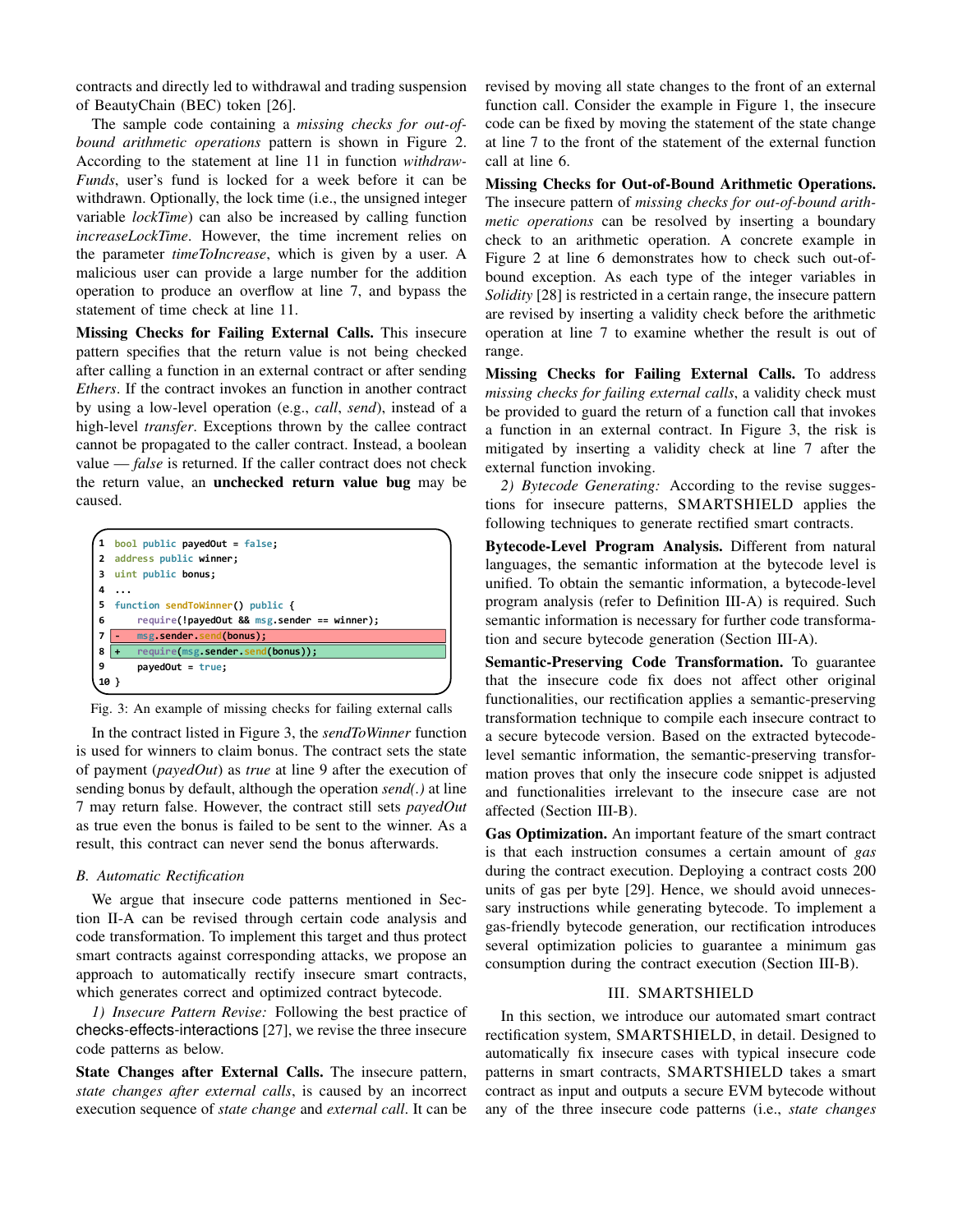

Fig. 4: Workflow of SMARTSHIELD

*after external calls*, *missing checks for out-of-bound arithmetic operations*, and *missing checks for failing external calls*). Figure 4 depicts the workflow of SMARTSHIELD, which contains two phases:

- 1) Semantic extraction: SMARTSHIELD analyzes both the abstract syntax tree (AST) and the unrectified EVM bytecode of each contract to extract its bytecode-level semantic information.
- 2) Contract rectification: Given the extracted bytecodelevel semantic information, SMARTSHIELD fixes insecure control flows and data operations through *control flow transformation* and *DataGuard insertion*, respectively.

Finally, SMARTSHIELD generates the rectified EVM bytecode as well as a rectification report to the developer.

# *A. Semantic Extraction*

Definition. *Bytecode-level semantic information in a smart contract refers to control and data dependencies among instructions in EVM bytecode.*

Since the EVM is a stack-based virtual machine and its bytecode is compact and highly optimized, information collected from bytecode level may not be complete. To obtain precise bytecode-level semantic information, SMARTSHIELD analyzes the abstract syntax tree (AST) of each contract combined with its unrectified EVM bytecode.

SMARTSHIELD parses the source code of each contract and builds an AST to derive control flows among statements and data flows among variables. It first generates a control flow graph (CFG) to extract control flows. Each node in the CFG is a statement and a directed edge is added between two nodes. The direction of an edge follows the execution sequence of the two statements, which represents their control flow. Refer to CFG, SMARTSHIELD further extracts data flows. In advance, SMARTSHIELD collects the following variable information from the AST: (1) variable types such as local variables, state variables, parameters; (2) data types such as *bool*, *uint32*, *address*; (3) source maps (i.e., a mapping between a node in the AST and its original statement placed

in the source code). According to the variable information and CFG, SMARTSHIELD performs data-flow analysis and determines dependencies among variables.

Nonetheless, the control and data flows extracted from the source code cannot be applied on bytecode directly. SMART-SHIELD regards these flows as basic references and further utilizes abstract execution to analyze EVM bytecode.

The abstract execution conducted by SMARTSHIELD abstractly emulates the execution of each contract bytecode and monitors the change of each execution state. During the execution, each execution state is represented as a 4-tuple (*Instruction*, *Stack[]*, *Memory[]*, *Storage[]*). *Instruction* represents the one that will be executed, and the remaining items describe the present elements in the stack, the memory, and the storage, respectively. In particular, the abstract execution observes the execution state changes from two perspectives, *control flow transfer* and *data manipulation*.

Control Flow Transfer. To monitor control flow transfer and infer control dependencies among instructions, SMART-SHIELD executes the following steps triggered by different instructions:

- Execution halting: SMARTSHIELD terminates the sequence of the current execution when instructions STOP, RETURN, REVERT, INVALID, or SUICIDE $^3$  are met.
- Execution transfer: SMARTSHIELD transfers the current execution after executing instructions JUMP and JUMPI. JUMP refers to an unconditional transfer; thus, SMARTSHIELD transfers the execution to the instruction at the target address, i.e., jump address. For JUMPI, SMARTSHIELD explores two execution sequences simultaneously because it transfers the execution under certain conditions. One branch follows the original execution sequence, and the other one executes instructions sequentially starting from the target address. SMARTSHIELD duplicates the current execution state when instruction JUMPI is encountered. To ensure that SMARTSHIELD terminates successfully, SMARTSHIELD terminates to

<sup>3</sup>Readers may refer to the formal specification of *Ethereum* [29] for obtaining more details on the instruction set of the EVM.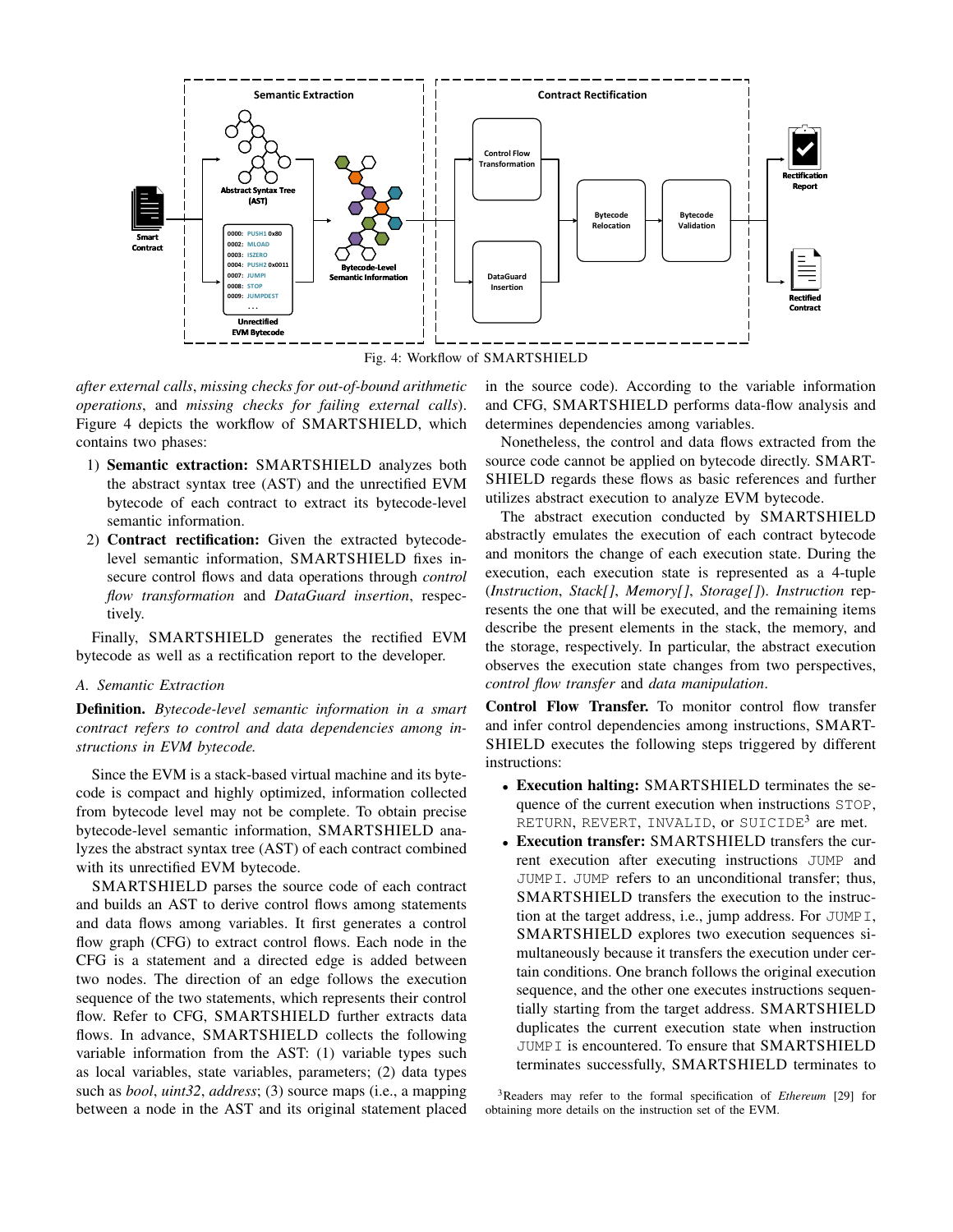explore the execution sequence if an instruction halts the execution or the current state has been executed.

• Unaltered execution: SMARTSHIELD sequentially executes instructions not being included in the previous two categories.

Data Manipulation. SMARTSHIELD monitors how EVM bytecode manipulate data and obtains data dependencies. Since instructions in EVM bytecode operate on elements in either a stack or a memory, SMARTSHIELD separately emulates stack and memory manipulations as follows:

- Stack manipulation: If an instruction A pushes an operand  $v$  onto the stack, SMARTSHIELD labels  $v$  as "assigned by  $A$ ". When an instruction  $B$  operates on the operand  $v$  from the stack, SMARTSHIELD checks the label of  $v$  and recognizes that  $B$  is data dependent on  $A$ .
- Memory manipulation: If an instruction A writes data to a specific memory region mem, SMARTSHIELD labels all addresses included in this memory region,  $addr = addr_1, ..., addr_n$ , as "assigned by A". For an instruction  $B$  who reads data from the memory region mem, SMARTSHIELD examines the label of addr in *mem* and records that  $B$  is data dependent on  $A$ .

However, addresses to read or write may be unknown. For example, some addresses are computed depending on input data (i.e., calldata). We apply a conservative strategy to resolve this issue by analyzing all addresses over the entire memory. For an instruction writing to the memory, SMARTSHIELD labels all possible addresses that can be written by this instruction. Similarly, SMARTSHIELD extracts all possible addresses that can be read by an instruction and then creates data dependencies among these relevant instructions of reading and writing memory regions.

## *B. Contract Rectification*

Based on the extracted semantic information, SMART-SHIELD adopts a semantic-preserving code transformation with two strategies, *control flow transformation* and *Data-Guard insertion*, to fix insecure cases in a contract.

Control Flow Transformation. SMARTSHIELD adopts a control flow transformation to revise *state changes after external calls*. SMARTSHIELD adjusts the original control flow by moving the instruction SSTORE to the front of the instruction CALL if SSTORE is executed after CALL in a certain execution path. However, simply modifying the execution sequence of SSTORE and CALL may violate original dependencies among instructions. In response, SMARTSHIELD relies on the bytecode-level semantic information extracted in Section III-A to address this issue.

Given the semantic information among instructions, SMARTSHIELD first scans the instruction sequence between SSTORE and CALL, and constructs a set containing all instructions that SSTORE either directly or indirectly depends on. Then, SMARTSHIELD moves both SSTORE and instructions in the set to the front of CALL. Consider the insecure case containing *state changes after external calls* shown in



Fig. 5: An example of control flow transformation

Figure 5. SSTORE at address 0x36 conducts a state change after calling a function in an external contract made by CALL at address 0x0C. SMARTSHIELD first constructs a set consisting of all the predecessors of SSTORE, i.e., PUSH1 at address 0x34, MLOAD at address 0x33, PUSH1 at address 0x31, MSTORE at address 0x21, PUSH1 at address 0x1F, and PUSH2 at address 0x1C. Then, SMARTSHIELD moves those instructions together with SSTORE to fix the insecure case.

Note that the moved instructions may depend on the execution result of CALL. In such circumstance, the case with *state changes after external calls* pattern cannot be fixed due to the dependency conflict, and thus a manual refactoring of the contract is expected. Consequently, SMARTSHIELD just warns this case to the developer in the rectification report.

TABLE I: DATAGUARDS FOR OUT-OF-BOUND ARITHMETIC OPERATIONS AND FAILING EXTERNAL CALLS

| Category       | <b>Instruction</b> | <b>Operation</b>                 | <b>DataGuard</b>                                 |
|----------------|--------------------|----------------------------------|--------------------------------------------------|
| Arithmetic ops | ADD<br>SUB<br>MUT. | $a + b$<br>$a-b$<br>$a \times b$ | $a+b \geq a$<br>a > b<br>$a \times b \div a = b$ |
| External calls | CALL.              | $ret = a.call()$                 | $ret \neq 0$                                     |

DataGuard Insertion. SMARTSHIELD inserts specific DataGuards to fix insecure cases with *missing checks for outof-bound arithmetic operations* and *missing checks for failing external calls*. A DataGuard is a sequence of instructions that performs certain data validity checks. SMARTSHIELD introduces four manually built secure functions, containing three secure arithmetic operations (i.e., secure operations to execute instructions ADD, SUB, and MUL) and a secure external call (CALL). Four DataGuards are illustrated in Table I. When SMARTSHIELD locates a potential insecure operation, it will utilize the corresponding DataGuard to check the result and preclude attacks.

If SMARTSHIELD adds multiple DataGuards for all insecure operations, the size of the EVM bytecode increases sig-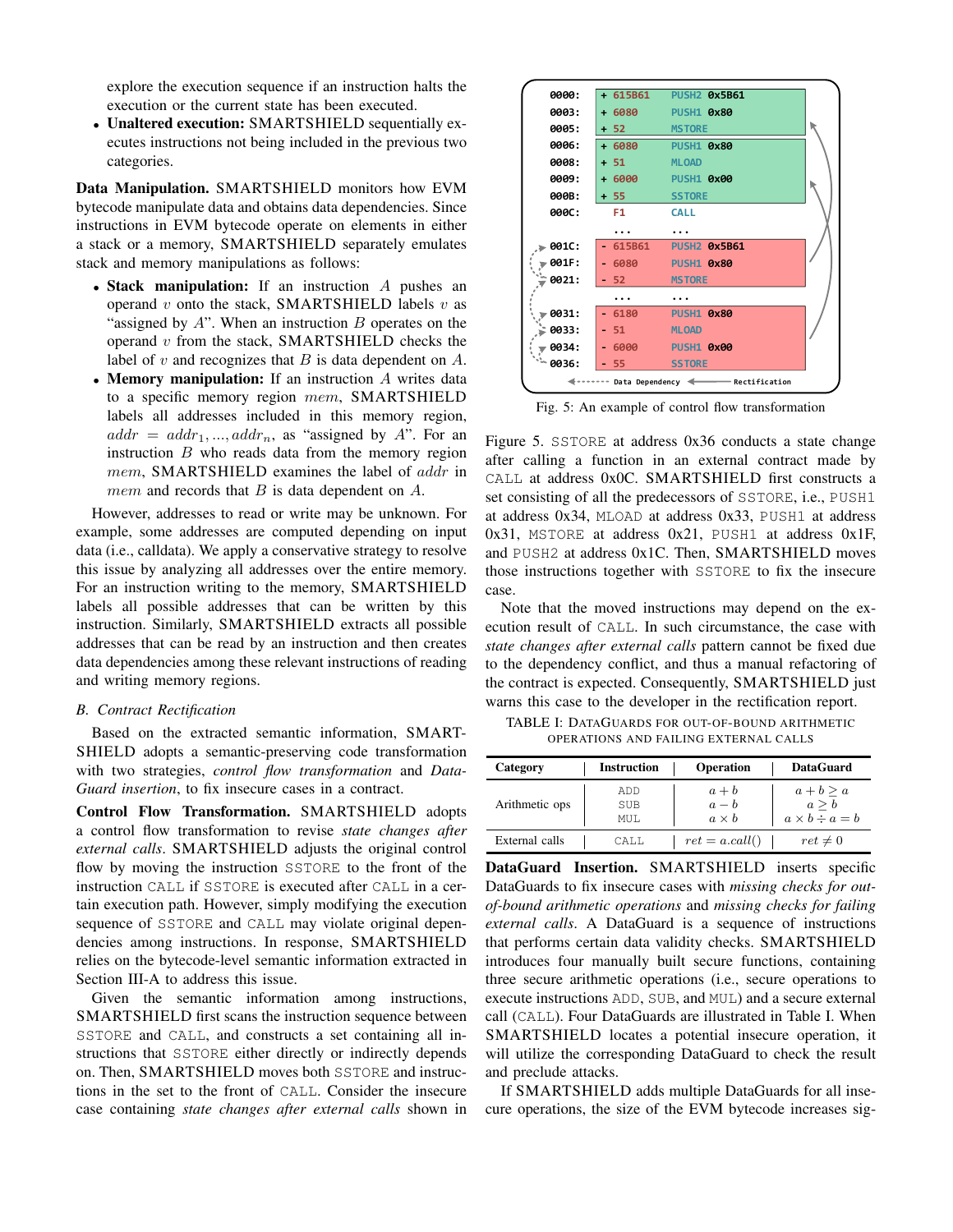| 0000: | 6004       | <b>PUSH1 0x04</b>                            |
|-------|------------|----------------------------------------------|
| 0002: | 35.        | <b>CALLDATALOAD</b>                          |
| 0003: | 6193A8     | <b>PUSH2 0x93A8</b>                          |
| 0006: | - 01       | <b>ADD</b>                                   |
| 0007: | + 61000E   | PUSH <sub>2</sub> 0x000E                     |
| 000A: | $+ 61008A$ | <b>PUSH2 0x008A</b>                          |
| 000D: | $+56$      | <b>JUMP</b>                                  |
| 000E: | $+5B$      | <b>JUMPDEST</b>                              |
|       |            |                                              |
| 008A: | + 5B       | <b>JUMPDEST</b>                              |
|       |            | <safe addition="" for="" function=""></safe> |
| 009A: | + 56       | <b>JUMP</b>                                  |
|       |            | Control Flow Transfer                        |

Fig. 6: An example of DataGuard insertion

nificantly. To achieve the goal of gas optimization, SMART-SHIELD first appends the secure functions to the end of the generated EVM bytecode. Then SMARTSHIELD replaces the insecure operation (e.g., an external call) by a secure function invocation. Taken the EVM bytecode snippet in Figure 6 as an example, ADD at address 0x06 performs an *add* operation without checking the validity of the input data, which might cause an out-of-bound issue. To fix this bug, SMARTSHIELD replaces ADD by invoking the appended secure ADD function (from address 0x8A to address 0x9A). Note that EVM bytecode instructions do not support operations of function calls and returns within a single contract. Therefore, SMARTSHIELD directly pushes the target address and the return address (code from address 0x07 to address 0x0E) to implement a function invocation.

#### *C. Rectified Contract Generation*

After the insecure cases are fixed, SMARTSHIELD refines and validates the rectified EVM bytecode, and then generates a rectification report.

Bytecode Relocation. As the contract rectification may change addresses of instructions, all unaligned target addresses of instructions JUMP and JUMPI are required to be updated to ensure the correct jump targets. In the EVM bytecode, the target address of JUMP or JUMPI is generally pushed onto the stack by a PUSH in advance. By analyzing the data dependencies of JUMP or JUMPI, SMARTSHIELD identifies the correlated PUSH instruction and updates the unaligned target address.

Bytecode Validation. Given a rectified bytecode, SMART-SHIELD validates whether the other irrelevant functions are affected. SMARTSHIELD first extracts the bytecode-level semantic information from the rectified contract. It then compares the execution sequences and data flows of the unmodified instructions with the original ones.

Rectification Report. Together with the rectified contract, SMARTSHIELD generates a report to the developer. For the successfully fixed cases, SMARTSHIELD records the concrete modifications and leverages source maps to reflect the modifications made on the AST. For those fixed cases

that fail to be validated, SMARTSHIELD marks them as "unrectifiable". Fix suggestions are included in the rectification report for further manual verification or adjustments.

## IV. EVALUATION

In this section, we evaluate the effectiveness and efficiency of SMARTSHIELD. Specifically, we evaluate SMART-SHIELD by answering the following research questions:

RQ1: Scalability. As SMARTSHIELD is proposed to protect smart contracts automatically, how scalable is SMART-SHIELD in rectifying real-world smart contracts?

RQ2: Correctness. As SMARTSHIELD is designed to rectify insecure contracts, how effective and accurate is SMART-SHIELD in fixing insecure cases with the insecure patterns and assuring the functionality consistency between the rectified and the original contract?

RQ3: Cost. As SMARTSHIELD is introduced to help developers generate a secure and optimized smart contract, what is the additional cost of the contract generation?

| TABLE II: Insecure cases in our dataset |  |
|-----------------------------------------|--|
|-----------------------------------------|--|

| Category         | # of insecure<br>cases | # of insecure<br>contracts |
|------------------|------------------------|----------------------------|
| CP <sub>1</sub>  | 4,521                  | 726                        |
| CP <sub>.2</sub> | 80,825                 | 25,470                     |
| CP <sub>3</sub>  | 10,156                 | 4.811                      |
| Total            | 95,502                 | 28,621*                    |

∗ Some contracts contain multiple insecure patterns. CP.1: State Changes after External Calls

CP.2: Missing Checks for Out-of-Bound Arithmetic Ops

CP.3: Missing Checks for Failing External Calls

## *A. Experimental Setup*

Dataset. To build a dataset of insecure contracts, we first collected real-world smart contracts with source code available on the *Ethereum Mainnet* (ETH). We used *geth* [30] to synchronize the *Ethereum* network by January  $2^{nd}$ , 2019 and downloaded a snapshot of the first 7,000,000 blocks containing 369,817,320 transactions. Since each contract is created through sending a relevant transaction to an empty address (i.e., address 0x0 on the blockchain), we thus distinguished 2,214,409 real-world contracts deployed on the *Ethereum* network. Then, we referred to the Ethereum blockchain explorer– *Etherscan* [31] to investigate the existence of source code for these collected contracts and found 52,179 contracts that have source code available online. With the source code, we labeled the insecure code patterns defined in Section II-A. We made use of state-of-the-art smart contract analysis tools (e.g., *Securify* [6], *Osiris* [16], *Mythril* [17], etc.) to help label insecure cases. By cross checking the results generated by various tools and manually inspecting the source code of controversial contracts, we finally built our dataset.

More specifically, our dataset contains 95,502 insecure cases (4,521 cases with *state changes after external calls*, 80,825 cases with *missing checks for out-of-bound arithmetic operations*, and 10,156 cases with *missing checks for failing external calls*) in 28,621 contracts (as shown in Table II).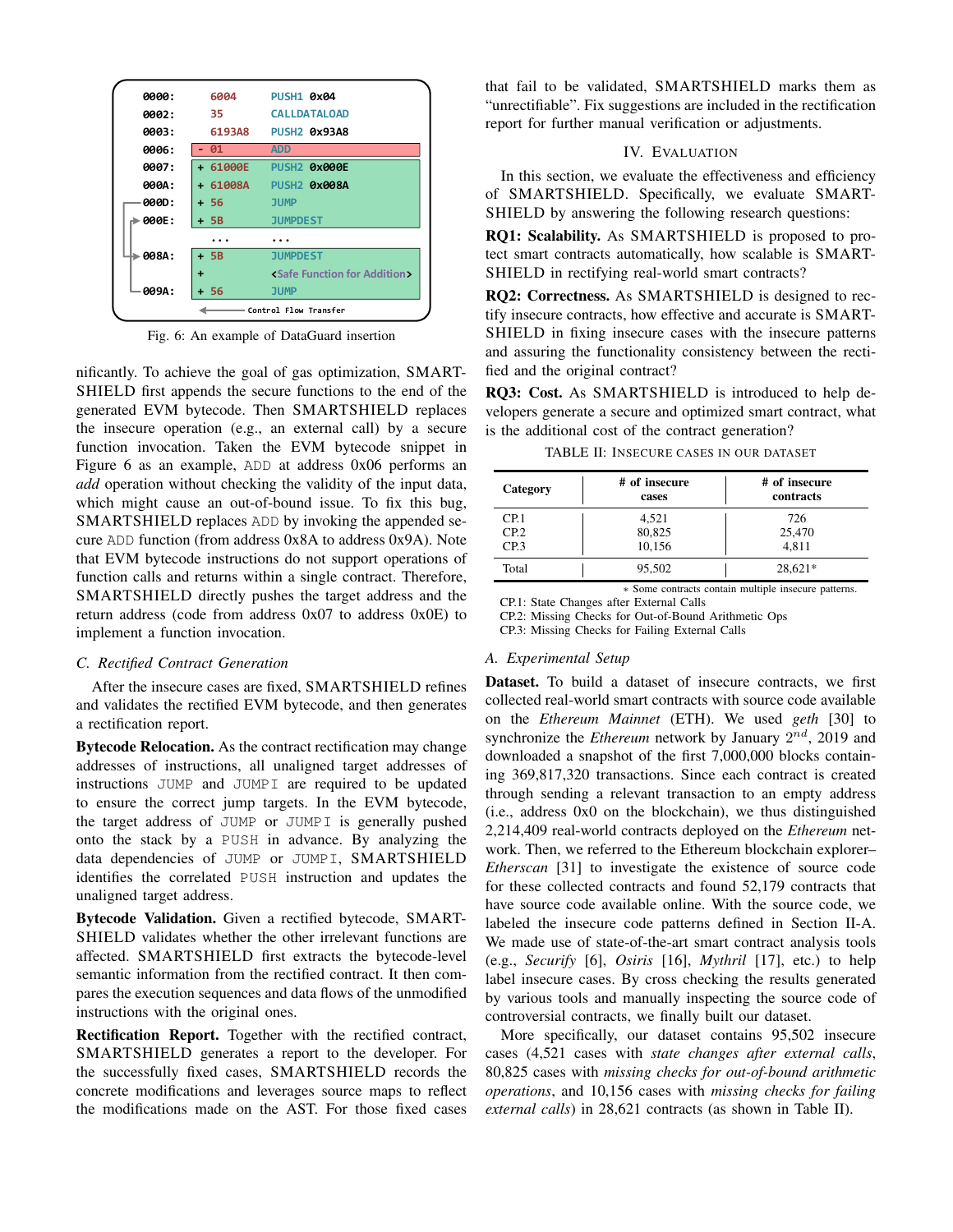Environment. All experiments were carried out on a server running 64-bit Ubuntu 18.04 with two Intel Xeon Gold 5122 processors (8 cores each at 3.60GHz) and 128GB RAM.

# *B. RQ1: Scalability*

To answer RQ1, we evaluated SMARTSHIELD against all 28,621 insecure contracts in our dataset.

Semantic Extraction. Since the size of each smart contract is limited to 0x6000 bytes [32], we set a timeout threshold for semantic extraction as 30 minutes per contract. In total, SMARTSHIELD successfully analyzed 27,476 (96.0%) out of the 28,621 insecure contracts and extracted their bytecodelevel semantic information. For the remaining 1,145 contracts, SMARTSHIELD failed to analyze them because of the following reasons:

- **Irregular control flows:** The analysis of 773 (2.7%) insecure contracts did not terminate within the timeout limitation (i.e., 30 minutes). We found that these contracts contain complicated and unstructured control flows [33] (e.g., abnormal selection path, overlapping loops, parallel loops), which are either generated by an older version compiler or intentionally implemented by developers. It is important to note that although some of these contracts may be parsed successfully if we set a longer timeout threshold, a timeout of 30 minutes is a reasonable time trade-off throughout our experimental duration.
- Irresolvable target addresses: The analysis of 286 (1.0%) insecure contracts terminated half-way as these contracts contain irresolvable target addresses. Mostly, the target address of instruction JUMP or JUMPI is pushed onto the stack in advance by the instruction PUSH. However, in very rare cases, the target address is computed depending on an input data, namely, calldata. SMARTSHIELD is unable to resolve the concrete value of such target address and thus fails to accomplish the analysis. It is worth to mention that we can infer the concrete values of these target addresses from historical transactions related to each contract. As SMART-SHIELD is designed to revise insecure code patterns existed in each contract before it is deployed to the blockchain, no historical transaction is available at that point. Therefore, in our experiments, we did not import any historical transaction data from the blockchain to address this issue.
- Malfunctions: 86 (0.3%) insecure contracts failed to be analyzed due to their malfunctions. These malfunctioning contracts perform illegal operations that cannot be executed by the EVM. For example, an instruction pops operands from an empty stack or pushes operands onto a full stack. Interestingly, we observed that all these contracts do not have any related historical transactions, which indicates that they have been abandoned once being deployed to the blockchain. SMARTSHIELD does not consider these malfunctioning contracts as protection targets.

Contract Rectification. Given 95,502 labeled insecure cases in the 28,621 contracts, SMARTSHIELD then fixed these insecure cases and generate secure versions of contract EVM bytecode. Table III presents the number of fixed insecure cases and the number of rectified contracts, which includes fully rectified and partially rectified ones. In our dataset, 87,346 (91.5%) insecure cases were fixed by SMARTSHIELD and 25,060 (87.6%) out of the 28,621 insecure contracts were fully rectified. Besides, SMARTSHIELD marked 8,156 cases of insecure code in the remaining 3,561 contracts as "unrectifiable" because some potential side effects may be triggered by the rectification. To guarantee that the rectification does not introduce any potential side effects, SMARTSHIELD adopted a conservative policy to report the unfixable insecure cases to the developer without conducting any rectification. Note that if an insecure contract contains both fixable and unfixable insecure cases, SMARTSHIELD first fixes those that are fixable and then sends the rest together with the partially rectified contract to the developer.

Efficiency. SMARTSHIELD averagely spent 39 seconds to analyze and rectify an insecure contract. For static code analysis, SMARTSHIELD cost 28 seconds on average to extract bytecode-level semantic information from each contract, and 89.2% contracts in our dataset were analyzed within 10 seconds. On average, SMARTSHIELD took 11 seconds to fix the insecure cases in each contract and generate the rectified contract.

# *C. RQ2: Correctness*

To verify the correctness of the rectified contracts, we first evaluated whether SMARTSHIELD actually fixed the insecure code in contracts. We applied the most prevalent techniques for analyzing smart contract, i.e., symbolic execution and abstract interpretation, to examine each rectified contract.

In particular, we leveraged three state-of-the-art smart contract analysis tools from both academia and industry, *Securify* [6], *Osiris* [16], and *Mythril* [17] to conduct the analyses. These tools not only identify security bugs, re-entrancy bugs, arithmetic bugs, unchecked return value bugs, respectively, but also locate the corresponding problematic instructions. These bug information are adequate for us to determine the existence of the pre-defined three insecure code patterns. After examining the outputs of those smart contract security analysis tools, we confirmed that previously labeled insecure cases are fixed in all rectified contracts, and each rectification does not introduce any other insecure cases.

Second, we evaluated whether our rectified contracts could defend against existing attacks. To replay such attacks, we collected historical transactions that are related to each rectified contract and retrieved the initial blockchain states of these transactions via *Infura* [34], an Ethereum infrastructure website. In total, we retrieved 22,527,186 related historical transactions. Then, we leveraged the open source EVM instance included in the *Go Ethereum* [30] project to reexecute contracts. We actually found suspicious historical transactions (e.g., triggering the inserted DataGuards) targeting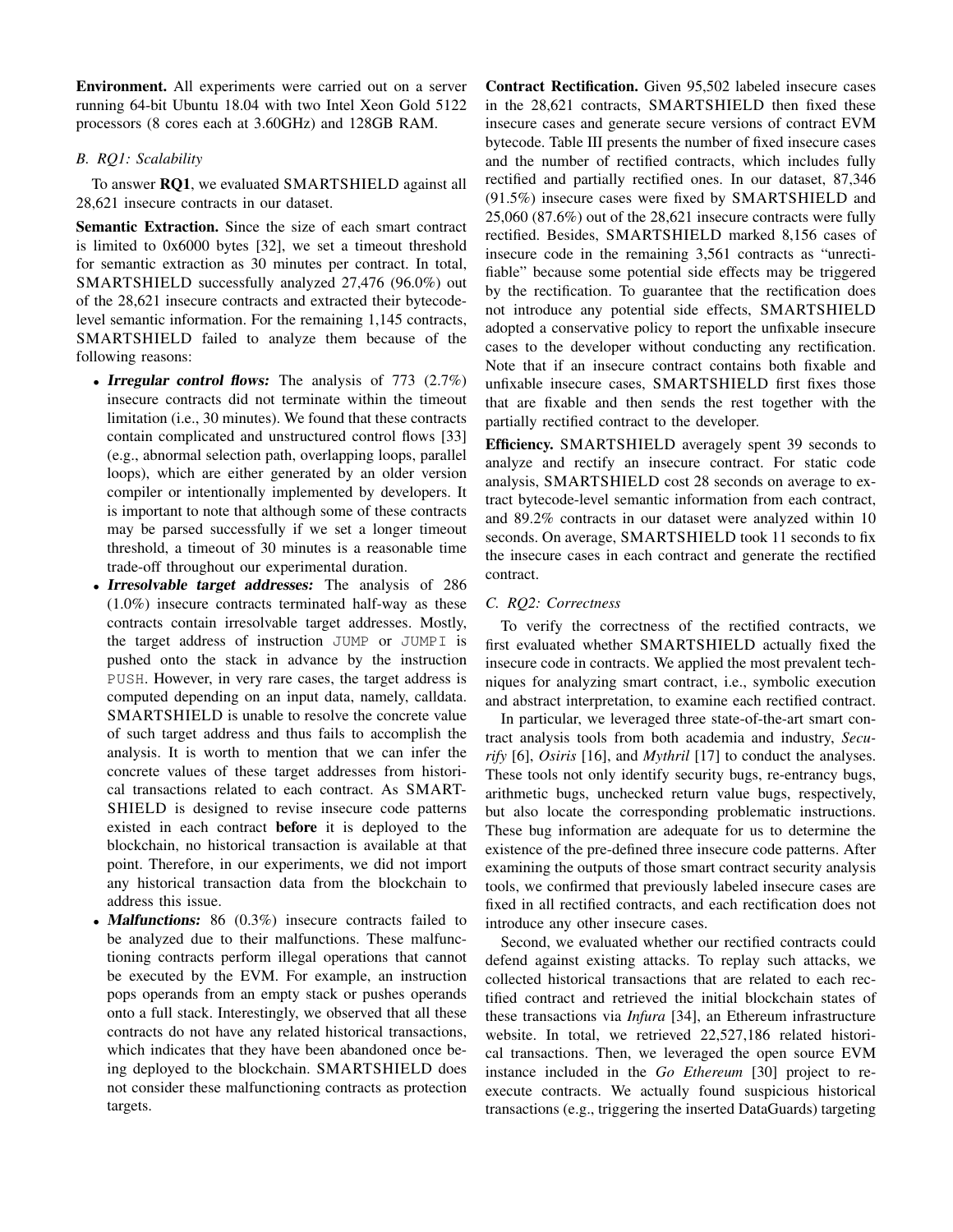|                  | # of eliminated | # of uneliminable | # of rectified contracts |           |
|------------------|-----------------|-------------------|--------------------------|-----------|
| Category         | cases           | cases             | Fully                    | Partially |
| CP.1             | 3,567           | 954               | 573                      | 153       |
| CP.2             | 74,642          | 6,183             | 21,815                   | 3,655     |
| CP <sub>.3</sub> | 9.137           | 1.019             | 4.362                    | 449       |
| Total            | 87,346          | 8,156             | 25,060*                  | $3,561*$  |

### TABLE III: RESULTS OF CONTRACT RECTIFICATION

CP.1: State Changes after External Calls

CP.2: Missing Checks for Out-of-Bound Arithmetic Ops CP.3: Missing Checks for Failing External Calls

on 47 contracts. By manually inspecting the source code of these contracts and the corresponding suspicious transactions, we found that the execution of these transaction violate the original intention of the insecure contracts. Fortunately, our rectified contracts are not affected by those transactions any more.

TABLE IV: EXISTING HIGH-PROFILE ATTACKS

| Insecure contract         | Category        | Date of attack             |
|---------------------------|-----------------|----------------------------|
| $DAO*$ [35], [36]         | CP <sub>1</sub> | Jun. $17^{th}$ , 2016 [25] |
| LedgerChannel [37]        | CP <sub>1</sub> | Oct. $7^{th}$ , 2018 [38]  |
| BeautyChain [39]          | CP <sub>2</sub> | Apr. $22^{nd}$ , 2018 [26] |
| SmartMesh [40]            | CP <sub>2</sub> | Apr. $24^{th}$ , 2018 [41] |
| UselessEthereumToken [42] | CP <sub>2</sub> | Apr. $27^{th}$ , 2018 [43] |
| Social Chain [44]         | CP <sub>2</sub> | May $3^{rd}$ , 2018 [45]   |
| Hexagon [46]              | CP <sub>2</sub> | May. $18^{th}$ , 2018 [47] |
| KotET [48]                | CP <sub>3</sub> | Feb. $6^{th}$ , 2016 [49]  |

∗ The *DAO* and the *DarkDAO* contract are considered to be identical. CP.1: State Changes after External Calls

CP.2: Missing Checks for Out-of-Bound Arithmetic Ops

CP.3: Missing Checks for Failing External Calls

In addition, we replayed exploits of existing high-profile attacks<sup>4</sup>, as summarized in Table IV, against rectified versions of those victim contracts. We collected the corresponding historical attack transactions that exploited each insecure contract and replayed them to attack its rectified version. Consequently, all the rectified contracts were protected against the malicious transactions. It demonstrates that SMARTSHIELD can protect smart contracts against the real-world threats effectively.

Finally, we validate whether the functionalities of each rectified contract are still executed consistently. To conduct the validation, we again used historical transaction data to re-execute each rectified contract and checked whether the implemented functionalities are executed still as the same. Theoretically, the *Ethereum* blockchain can be deemed as a transaction-based state machine. Contracts are triggered and executed by transactions, and the blockchain states are updated accordingly. Hence, we locally replayed the historical transactions and monitored final blockchain states. We executed each transaction twice, separately on the original and the rectified contract based on the same initial blockchain state. Then we compared the final blockchain states of these two executions. If the final states of the transaction executed on both the rectified

∗ Some contracts contain multiple insecure patterns.

and the insecure contract are the same, the rectification will be marked as "passed". Otherwise, an inconsistency is reported.

Note that some popular contracts are related to a large number of transactions (e.g., up to 3,078,930 transactions were sent to a single contract). It is inefficient and unnecessary to replay all these transactions. Therefore, under the premise that a high code coverage is achieved, we chose a proper number of transactions to replay for these contracts. We analyzed 100,000 transactions and observed that more than 70% code of most contracts can be executed by replaying 50 historical transactions. To balance the validation effectiveness and code coverage, we randomly replayed 50 historical transactions for each contract even if it involved more than 50 transactions.

In our evaluation, SMARTSHIELD replayed 268,939 historical transactions. SMARTSHIELD identified that only 271 transactions produced divergent final blockchain states, in which 60 out of the 28,621 rectified contracts are involved. Except the malicious transactions that affected 47 contracts and therefore caused divergent results, we found that the other inconsistencies are due to an incompatible issue. The EVM bytecode of 13 contracts are incompatible with the latest EVM implementation, and thus cannot pass our replay. We checked these contracts and discovered that they were created before 2017 and have been abandoned for a long time. As the *Ethereum Mainnet* has evolved significantly through hard forks for upgrading, numerous improvements have been made to the EVM (e.g., gas cost, exception handling). As a result, these obsolete contracts are no longer supported by the latest EVM implementation. Since SMARTSHIELD is to protect a contract before its deployment, this incompatibility issue will not affect our rectification in practice.

## *D. RQ3: Cost*

To answer RQ3, we counted the number of instructions inserted for each rectification and compared the gas consumption before and after contract rectification. For each rectified contract, SMARTSHIELD inserted 43.6 instructions on average, and the average size increment of each contract is around 1.0% (i.e., 49.3 bytes). SMARTSHIELD inserted an average of 9.7 instructions to fix each insecure case.

We further compared the gas consumption of each rectified contract and its corresponding insecure contract. We computed the gas consumption of the 268,668 historical transactions successfully replayed. Figure 7 depicts the increment of gas consumption after our rectification. On average, the gas con-

<sup>4</sup>For instance, the infamous DAO attack [25] exploited the *state changes after external calls* pattern in the *DAO* contract [35] and the *Dark DAO* contract [36] on June  $17^{th}$ , 2016.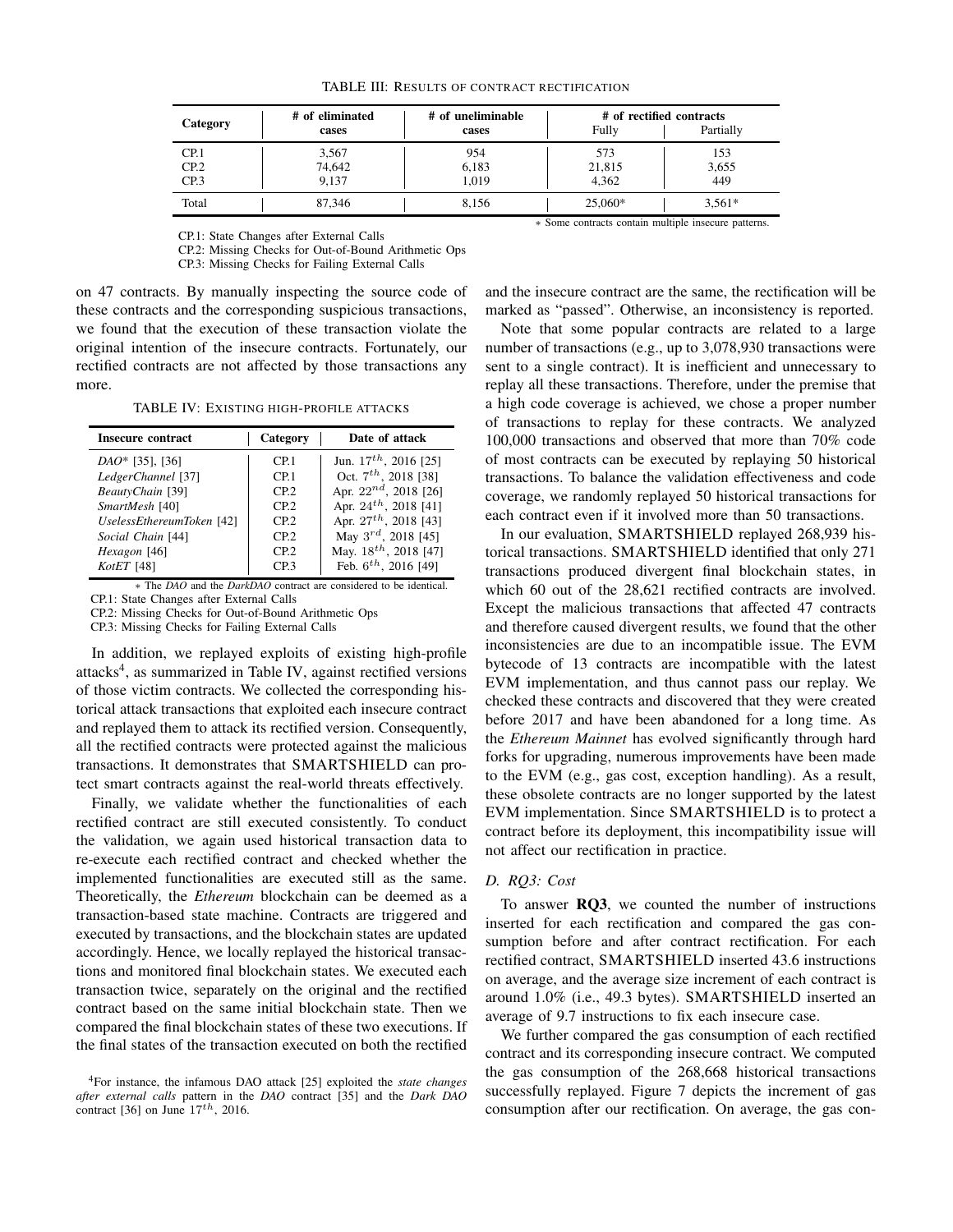

(a) Consumption increment for replayed transactions

(b) Consumption increment for rectified contracts

Fig. 7: The increment of gas consumption after rectification

sumption for each rectified contract increases by 0.2%, that is, 64.0 extra units of gas (i.e.,  $0.00013$  USD<sup>5</sup>) is required. For the replayed historical transactions, the average gas consumption increment for each transaction is around 35.4 extra units (0.3%) of gas (0.00007 USD). More specifically, the increments for 94.4% transactions (i.e., 253,623 out of the 268,668 transactions) are less than 0.1%. This clearly demonstrates SMARTSHIELD rectifies insecure contracts economically because the gas consumption increments are negligible.

## *E. Manual Validation*

To gain an in-depth insights against rectification results, we randomly selected 200 insecure contracts to build the ground truth and manually inspected their rectifications. Among these contracts, there exist 126 cases of *state changes after external calls*, 278 cases of *missing checks for out-of-bound arithmetic operations*, and 188 cases of *missing checks for failing external calls*. We asked a team of annotators (two research fellows and two PhD students), all with more than three years of research experience in code repair area, to check whether the rectified contracts are correct. First, we asked the team members to check the rectified contracts independently. Then, all the members went through the results together and discussed those that are marked differently to reach an agreement. After the review, the team members confirmed that all the 592 insecure code pattern cases in those contracts are fixed effectively. In addition, they marked 194 contracts as "correctly rectified" and the other six contracts as "controversial".

For the six controversial cases, four of the insecure cases are recognized to be intentionally introduced by the developer to fulfill certain functionalities. For instance, a contract uses an *uint8* integer variable to implement a counter counting from 0 to 255. The developer intentionally omitted the overflow checks for counter increment and reset the counter to zero after reaching 256 through an overflow. As SMARTSHIELD is unable to accurately infer the intention of the developer through code analysis, the priority of SMARTSHIELD is to reduce the security risk of smart contracts.

|                | mapping (address => $uint$ ) public balances;             |
|----------------|-----------------------------------------------------------|
| $\mathcal{P}$  | bool private lockBalances;                                |
| з              |                                                           |
| 4              | function withdraw(uint amount) public {                   |
| 5              | require(!lockBalances && balances[msg.sender] >= amount); |
| 6              | lockBalances = true;                                      |
| $\overline{7}$ | if $(msg.sender.call(amount))$ {                          |
| 8              |                                                           |
| 9              |                                                           |
| 10             | $lockBalances = false;$                                   |
|                |                                                           |

#### Fig. 8: A controversial case of rectified contract

The remaining two controversial cases are labeled by the analysis tools as vulnerable to re-entrancy attacks. However, the developer implemented an alternative approach to protect these contracts. The contract in Figure 8 is given as an example. The *withdraw* function updates the state variable *lockBalances* at line 10 after calling a function in an external contract at line 7. The execution sequence of the state change and the external call match the pre-defined insecure code pattern – *state changes after external calls*. However, the state variable *lockBalances* is a mutex that is introduced by the developer to protect the contract against re-entrancy attacks. The mutex is claimed at line 6 before the external call at line 7 and then released at line 10 after the call. SMARTSHIELD moves the release at line 10 to the front of the external call (line 7), which makes the mutex useless. Actually, our reviewer agreed that the mutex used in this contract is not optimal and may lead to new issues. For instance, the mutex may cause deadlocks. Moreover, because of the operations of storage read and write, the use of gas may also be significantly increased when the mutex is claimed and released. In comparison, SMARTSHIELD is designed to follow the best practice of checks-effects-interactions [27], which makes the rectification more concise and economical. When dealing with such controversial cases, the rectification report generated by

<sup>5</sup>This price is calculated by the average gas price and the *Ethereum* (ETH) price on January  $2^{nd}$ , 2019.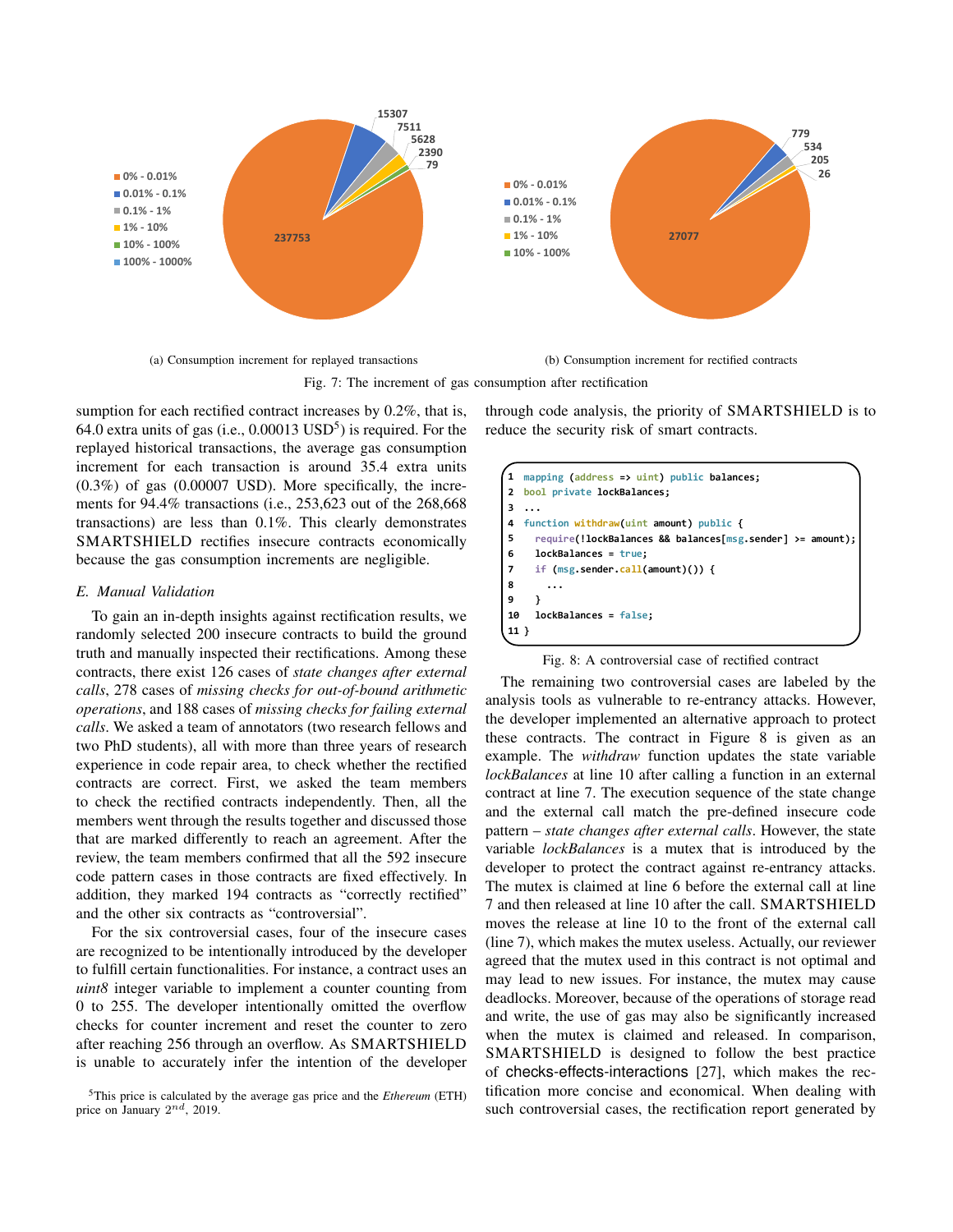SMARTSHIELD is valuable as a reference for the developer to improve their code.

## V. RELATED WORK

## *A. Bug Analysis in Smart Contracts*

Smart contract are vulnerable to severe security bugs. In many cases, these bugs are caused because of the fundamental differences between execution environments of smart contracts and traditional programs. Hence, it is difficult to develop smart contracts correctly, even for a simple one [50]–[53]. To detect bugs in smart contracts, numerous approaches and tools have been proposed recently. Based on their underlying techniques, previous works are classified into four major categories: symbolic execution, abstract interpretation, formal verification, and run-time monitoring.

Symbolic Execution. *Oyente* [2] detects timestamp dependence, transaction-ordering dependence, mishandled exceptions, and re-entrancy vulnerability in smart contracts by symbolically analyzing their EVM bytecode. Similarly, *teEther* [3] symbolically infers a sequence of state changing transactions and a final critical transaction to create exploits for vulnerable contracts, and *Maian* [54] identifies smart contracts that either lock funds indefinitely, leak them carelessly to arbitrary users, or can be killed by anyone. Since symbolic execution only explores restricted execution paths, it is unsound to infer semantic information declared in smart contracts. Instead, SMARTSHIELD adopts an abstract execution to extract semantic information as completely as possible.

Abstract Interpretation. *Securify* [6] uses the defined compliance and violation patterns to describe the given security properties. It then recognizes the conformance and nonconformance to practical security properties in smart contracts. *Zeus* [7] translates the source code into LLVM bitcode by using a formal abstraction of *Solidity* execution semantics and further verifies the correctness and fairness policies in smart contracts.

Formal Verification. Bhargavan *et al.* [55] analyzed and verified both the run-time safety and the functional correctness of smart contracts by translating the *Solidity* source code into F\*. Grishchenko *et al.* [56] formally defined several crucial security properties for smart contracts in  $F^*$  and checked these properties over smart contracts. Hirai *et al.* [57] proved some safety properties of smart contracts in an interactive theorem prover, Isabelle/HOL. Amani *et al.* [58] then extended the formalization and defined a sound program logic to verify smart contract at the bytecode level.

Run-Time Monitoring. *Sereum* [59] protects smart contracts against re-entrancy attacks by monitoring their executions. It performs taint tracking and introduces locks to state variables during smart contract executions. Besides, another smart contract run-time monitor, *ECFChecker* [60], checks whether a transaction violates a pre-defined general safety property, effectively callback free (ECF). Both *Sereum* and *ECFChecker* require modifications to the EVM, which causes extra execution overhead. Hence, these systems with modified EVM are hard to be adopted by the *Ethereum* community in reality.

In Addition, *ContractFuzzer* [8] proposes a set of test oracles and generates fuzzing inputs to test smart contracts. Numerous EVM bytecode decompilers (e.g., *Erays* [61], *Gigahorse* [62], *Porosity* [63], *Vandal* [64]) are also available to support manual bug analyses on smart contracts.

## *B. Bug Repair*

Given the identified bugs in smart contracts, we discuss whether the existing patch approaches can be applied to rectify vulnerable contracts. Based on the target code, bug patch approaches are classified into two types: source-based [19], [23], [24], [65], [66] and bytecode-based [21], [22], [67].

Source-Based Analysis. *BovInspector* [66] performs rulebased patch to proceed buffer overflow in C programs. Based on the predefined rules (i.e., adding boundary checks and replacing unsafe APIs), *BovInspector* completes the path conditions and the buffer overflow constraints in programs. To patch bugs more effectively, *Vurle* [19] uses machine learning algorithm to generates templates.

Bytecode-Based Analysis. Without accessing source code, *AppSealer* [21] tracks the propagation of sensitive information and inserts shadow statements to taint and block dangerous data flows. Similarly, *CDRep* [67] patches cryptographic misuses based on the pre-defined templates. Both *AppSealer* and *CDRep* are designed for Android apps. However, smart contracts is far different from Android apps at the bytecode level because EVM bytecode does not have the notion of structs or objects, nor does it have a concept of methods [68]. Various relevant syntax and semantic information should be considered simultaneously when patching a smart contract.

## VI. CONCLUSION

We proposed SMARTSHIELD, an automatic bytecode rectification system to fix insecure cases with insecure code patterns in smart contracts. SMARTSHIELD extracts bytecodelevel semantic information and utilizes them to transform insecure contracts into secure ones. Through using SMART-SHIELD to handle 95,502 insecure cases in 28,621 real-world buggy smart contracts with source code, We demonstrated that SMARTSHIELD effectively fixed insecure cases and generates secure bytecode.

## ACKNOWLEDGMENTS

The authors would like to thank the anonymous reviewers for their valuable feedback. This work was partially supported by the Key Program of National Natural Science Foundation of China (Grant No.U1636217), the General Program of National Natural Science Foundation of China (Grant No.61872237), and the National Key Research and Development Program of China (Grant No.2016QY071401). We especially thank Ant Financial Services Group for the support of this research within the *SJTU-AntFinancial Security Research Centre*.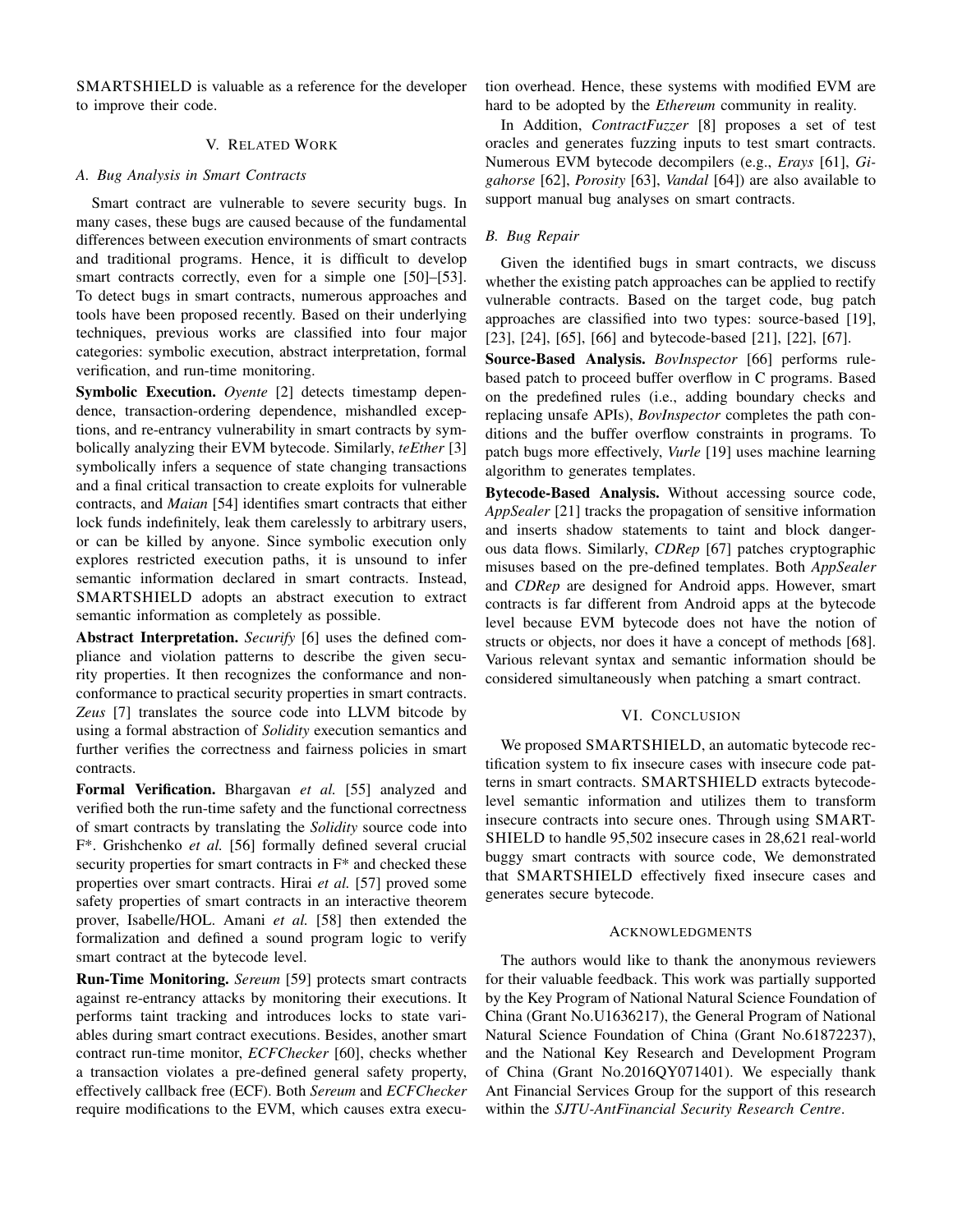#### **REFERENCES**

- [1] "A major vulnerability has frozen hundreds of millions of dollars of ethereum," https://techcrunch.com/2017/11/07/a-major-vulnerabilityhas-frozen-hundreds-of-millions-of-dollars-of-ethereum/.
- [2] L. Luu, D.-H. Chu, H. Olickel, P. Saxena, and A. Hobor, "Making smart contracts smarter," in *Proceedings of the 2016 ACM SIGSAC conference on computer and communications security*. ACM, 2016, pp. 254–269.
- [3] J. Krupp and C. Rossow, "teether: Gnawing at ethereum to automatically exploit smart contracts," in *27th* {*USENIX*} *Security Symposium (*{*USENIX*} *Security 18)*, 2018, pp. 1317–1333.
- [4] C. F. Torres and M. Steichen, "The art of the scam: Demystifying honeypots in ethereum smart contracts," *arXiv preprint arXiv:1902.06976*, 2019.
- [5] J. He, M. Balunović, N. Ambroladze, P. Tsankov, and M. Vechev, "Learning to fuzz from symbolic execution with application to smart contracts," in *Proceedings of the 2019 ACM SIGSAC Conference on Computer and Communications Security*. ACM, 2019, pp. 531–548.
- [6] P. Tsankov, A. Dan, D. Drachsler-Cohen, A. Gervais, F. Buenzli, and M. Vechev, "Securify: Practical security analysis of smart contracts," in *Proceedings of the 2018 ACM SIGSAC Conference on Computer and Communications Security*. ACM, 2018, pp. 67–82.
- [7] S. Kalra, S. Goel, M. Dhawan, and S. Sharma, "Zeus: Analyzing safety of smart contracts," in *25th Annual Network and Distributed System Security Symposium, NDSS*, 2018, pp. 18–21.
- [8] B. Jiang, Y. Liu, and W. Chan, "Contractfuzzer: Fuzzing smart contracts for vulnerability detection," in *Proceedings of the 33rd ACM/IEEE International Conference on Automated Software Engineering*. ACM, 2018, pp. 259–269.
- [9] A. Kolluri, I. Nikolic, I. Sergey, A. Hobor, and P. Saxena, "Exploiting the laws of order in smart contracts," in *Proceedings of the 28th ACM SIGSOFT International Symposium on Software Testing and Analysis*. ACM, 2019, pp. 363–373.<br>"Security considerations,"
- [10] "Security considerations," https://solidity.readthedocs.io/en/latest/ security-considerations.html.
- [11] "Ethereum smart contract security best practices," https://consensys. github.io/smart-contract-best-practices/.
- [12] "Solidity security: Comprehensive list of known attack vectors and common anti-patterns," https://github.com/sigp/solidity-security-blog.
- [13] "Decentralized application security project (or dasp) top 10 of 2018," https://www.dasp.co/.
- [14] "Scanning live ethereum contracts for the "unchecked-send" bug," http://hackingdistributed.com/2016/06/16/scanning-live-ethereumcontracts-for-bugs/.
- [15] "25% of all smart contracts contain critical bugs," https://news.bitcoin. com/25-of-all-smart-contracts-contain-critical-bugs/.
- [16] C. F. Torres, J. Schütte et al., "Osiris: Hunting for integer bugs in ethereum smart contracts," in *Proceedings of the 34th Annual Computer Security Applications Conference*. ACM, 2018, pp. 664–676.
- [17] "Mythril," https://github.com/ConsenSys/mythril.
- [18] "Watch out for insecure stackoverflow answers!" https://www.attackflow. com/Blog/StackOverflow.
- [19] S. Ma, F. Thung, D. Lo, C. Sun, and R. H. Deng, "Vurle: Automatic vulnerability detection and repair by learning from examples," in *European Symposium on Research in Computer Security*. Springer, 2017, pp. 229–246.
- [20] M. Monperrus, "Automatic software repair: a bibliography," *ACM Computing Surveys (CSUR)*, vol. 51, no. 1, p. 17, 2018.
- [21] M. Zhang and H. Yin, "Appsealer: automatic generation of vulnerabilityspecific patches for preventing component hijacking attacks in android applications." in *NDSS*, 2014.
- [22] M. T. Azim, I. Neamtiu, and L. M. Marvel, "Towards self-healing smartphone software via automated patching," in *Proceedings of the 29th ACM/IEEE international conference on Automated software engineering*. ACM, 2014, pp. 623–628.
- [23] Z. Lin, X. Jiang, D. Xu, B. Mao, and L. Xie, "Autopag: towards automated software patch generation with source code root cause identification and repair," in *Proceedings of the 2nd ACM symposium on Information, computer and communications security*. ACM, 2007, pp. 329–340.
- [24] C. Le Goues, T. Nguyen, S. Forrest, and W. Weimer, "Genprog: A generic method for automatic software repair," *Ieee transactions on software engineering*, vol. 38, no. 1, pp. 54–72, 2012.
- [25] "Understanding the dao attack," http://www.coindesk.com/ understanding-dao-hack-journalists/.
- [26] "Alert: New batchoverflow bug in multiple erc20 smart contracts (cve-2018-10299)," https://blog.peckshield.com/2018/04/22/batchOverflow/.
- [27] "Use the checks-effects-interactions pattern," https://solidity. readthedocs.io/en/latest/security-considerations.html\#use-the-checkseffects-interactions-pattern.
- [28] "Solidity," https://solidity.readthedocs.io/en/latest/.
- [29] G. Wood et al., "Ethereum: A secure decentralised generalised transaction ledger," *Ethereum project yellow paper*, vol. 151, pp. 1–32, 2014.
- [30] "Go ethereum," https://github.com/ethereum/go-ethereum.
- [31] "Ethereum (eth) blockchain explorer," https://etherscan.io/.
- [32] "Contract code size limit," https://github.com/ethereum/EIPs/blob/ master/EIPS/eip-170.md.
- [33] M. H. Williams, "Generating structured flow diagrams: the nature of unstructuredness," *The Computer Journal*, vol. 20, no. 1, pp. 45–50, 1977.
- [34] "Scalable blockchain infrastructure," https://infura.io/.<br>[35] "The dao contract," https://eth
- dao contract," https://etherscan.io/address/ 0xbb9bc244d798123fde783fcc1c72d3bb8c189413.
- [36] "The darkdao contract," https://etherscan.io/address/ 0x304a554a310C7e546dfe434669C62820b7D83490.<br>[37] "The ledgerchannel contract," https://et
- ledgerchannel contract," https://etherscan.io/address/ 0xf91546835f756da0c10cfa0cda95b15577b84aa7.
- [38] "Spankchain loses \$40k in hack due to smart contract bug," https://www.coindesk.com/spankchain-loses-40k-in-hack-due-tosmart-contract-bug.
- [39] "The beautychain (bec) contract," https://etherscan.io/address/ 0xc5d105e63711398af9bbff092d4b6769c82f793d.
- [40] "The smartmesh (smt) contract," https://etherscan.io/address/ 0x55f93985431fc9304077687a35a1ba103dc1e081.
- [41] "New proxyoverflow bug in multiple erc20 smart contracts (cve-2018- 10376)," https://blog.peckshield.com/2018/04/25/proxyOverflow/.
- [42] "The uselessethereumtoken (uet) contract," https://etherscan.io/address/ 0x27f706edde3ad952ef647dd67e24e38cd0803dd6.
- [43] "Your tokens are mine: A suspicious scam token in a top exchange," https://blog.peckshield.com/2018/04/28/transferFlaw/.
- [44] "The social chain (sca) contract," https://etherscan.io/address/ 0xb75a5e36cc668bc8fe468e8f272cd4a0fd0fd773.
- [45] "New multioverflow bug identified in multiple erc20 smart contracts (cve-2018-10706)," https://blog.peckshield.com/2018/05/ 10/multiOverflow/.
- [46] "The hexagon (hxg) contract," https://etherscan.io/address/ 0xb5335e24d0ab29c190ab8c2b459238da1153ceba.
- [47] "New burnoverflow bug identified in multiple erc20 smart contracts (cve-2018-11239)," https://blog.peckshield.com/2018/05/18/burnOverflow/.
- [48] "The kotet contract," https://etherscan.io/address/ 0xb336a86e2feb1e87a328fcb7dd4d04de3df254d0.
- [49] "Post-mortem investigation (feb 2016)," https://www.kingoftheether. com/postmortem.html.
- [50] K. Delmolino, M. Arnett, A. Kosba, A. Miller, and E. Shi, "Step by step towards creating a safe smart contract: Lessons and insights from a cryptocurrency lab," in *International Conference on Financial Cryptography and Data Security*. Springer, 2016, pp. 79–94.
- [51] N. Atzei, M. Bartoletti, and T. Cimoli, "A survey of attacks on ethereum smart contracts (sok)," in *International Conference on Principles of Security and Trust*. Springer, 2017, pp. 164–186.
- [52] M. Bartoletti, S. Carta, T. Cimoli, and R. Saia, "Dissecting ponzi schemes on ethereum: identification, analysis, and impact," *Future Generation Computer Systems*, vol. 102, pp. 259–277, 2020.
- [53] I. Sergey and A. Hobor, "A concurrent perspective on smart contracts," in *International Conference on Financial Cryptography and Data Security*. Springer, 2017, pp. 478–493.
- [54] I. Nikolić, A. Kolluri, I. Sergey, P. Saxena, and A. Hobor, "Finding the greedy, prodigal, and suicidal contracts at scale," in *Proceedings of the 34th Annual Computer Security Applications Conference*. ACM, 2018, pp. 653–663.
- [55] K. Bhargavan, A. Delignat-Lavaud, C. Fournet, A. Gollamudi, G. Gonthier, N. Kobeissi, N. Kulatova, A. Rastogi, T. Sibut-Pinote, N. Swamy *et al.*, "Formal verification of smart contracts: Short paper," in *Proceedings of the 2016 ACM Workshop on Programming Languages and Analysis for Security*. ACM, 2016, pp. 91–96.